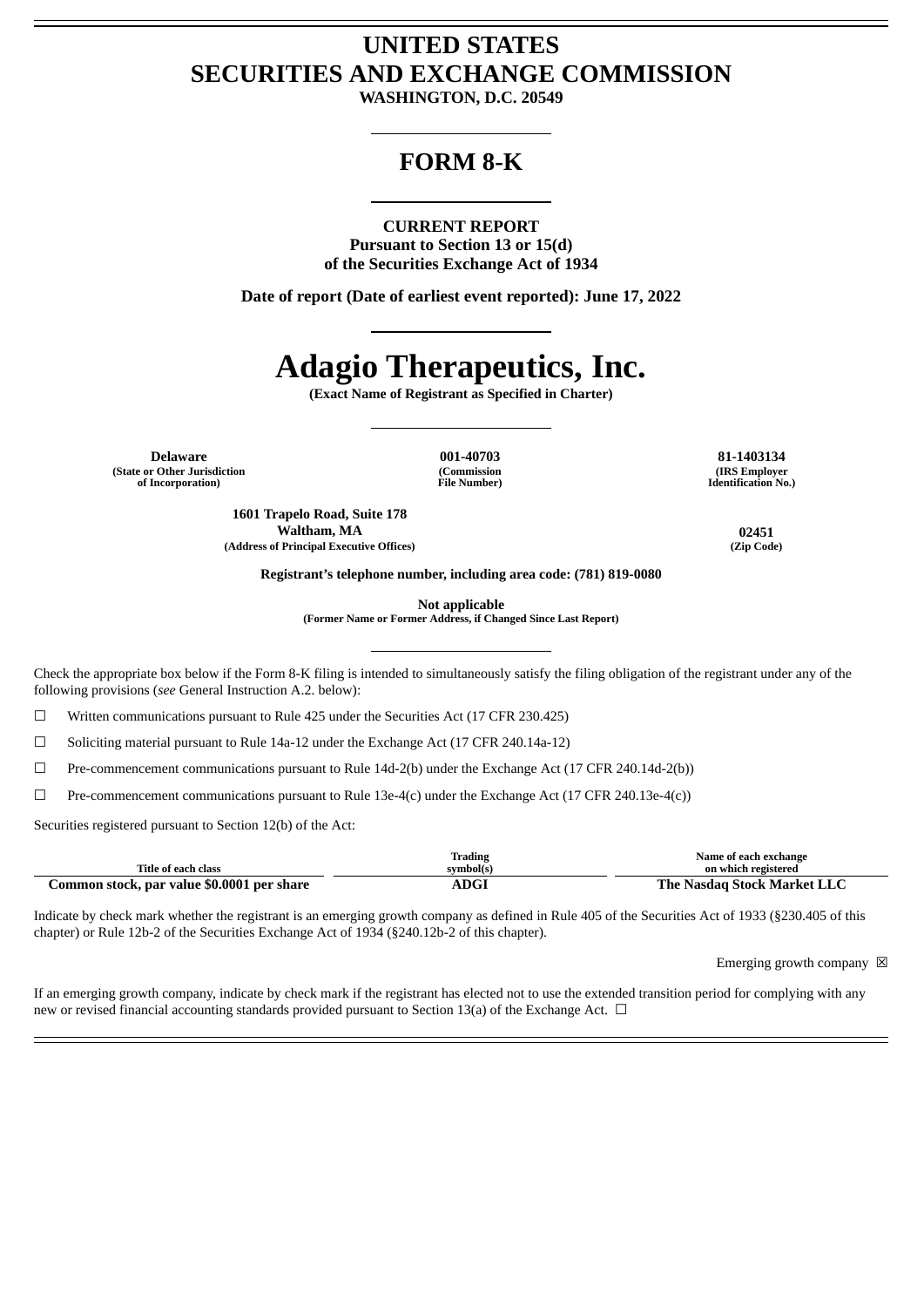### Item 5.02 Departure of Directors or Certain Officers; Election of Directors; Appointment of Certain Officers; Compensatory **Arrangements of Certain Officers.**

(b)

On June 17, 2022, Anand Shah, M.D. notified Adagio Therapeutics, Inc. (the "Company") of his decision to resign from the board of directors of the Company and all committees thereof, effective immediately following adjournment of the Company's 2022 annual meeting of stockholders, which will be held on June 22, 2022.